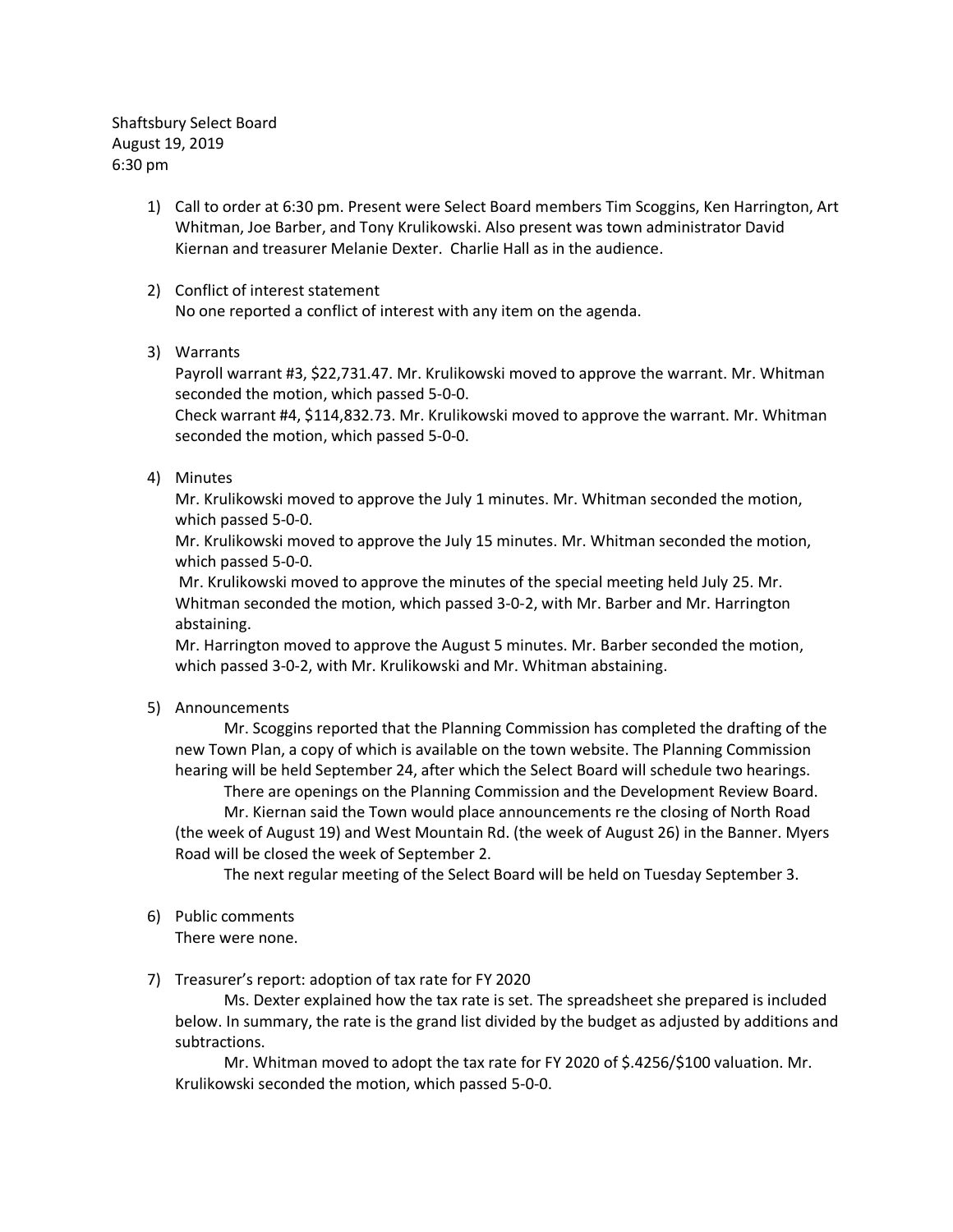Mr. Kiernan said the budget could be moved from a floor vote to Australian ballot by voter approval. Mr. Harrington had expressed to him in an earlier conversation his concern about a small number of people attending the floor vote having outsized authority to change the budget. In the past, many residents had expressed satisfaction with the floor vote, a form of participatory democracy typical of Vermont.

## 8) Bid openings

- a. Cross Hill Road project for underdrains, ditching and culverts. Matt Morse, Weaver Excavating, and Kurtz Excavating were received. Morse bid \$25,900; Weaver bid \$20,700; Kurtz bid \$36,800. The bids will be passed along to the highway foreman for his review.
- b. Trumble Hill project. Morse bid \$7900; Weaver bid \$8000; Kurtz bid \$11,000. Mr. Kiernan suggested voting on this bid as there is a time limit on the funding source. Mr. Whitman moved to approve the Matt Morse bid, the low bid. Mr. Krulikowski seconded the motion, which passed 5-0-0.

### 9) Roads report

The replacing of the apron on North Rd became a bigger project, including removing trees and installing guard rails.

Underdrains on West Mtn. will be installed beginning the week of August 26. The road will be closed.

Myers Road will be closed from 7A up the hill beginning the week of Sept. 2. French drains will also be installed on Myers.

Ongoing projects are grading around town and maintenance projects.

The old garage won't be taken down until winter, or into spring 2020. The pile will be moved to the new salt shed. Non-functioning vehicles will be stored in the old garage until auction.

The roller is working well.

Mr. Whitman said he and Mr. Harrington would like to suggest that the road foreman replace the Dodge which has had a lot of problems and look at whether the Volvo should be replaced with a smaller excavator.

### 10) Broadband internet

Mr. Scoggins reported on Chesterfield, NH's partnership with Consolidated Communications to provide broadband fiber internet to everyone in town. The town has assumed \$2 million in bond debt to cover the costs of installing the cable. It will be paid off by a monthly user fee. Mr. Scoggins estimates that just about everybody in town would need to sign up for Shaftsbury to be able to afford this (contrary to his original guess that only a couple of hundred people would need to enroll).

Mr. Scoggins said he'd talked with Corey Chase at PUC re getting a grant to explore the feasibility of various options for Shaftsbury. Mr. Scoggins suggested pursuing such a grant. He will look into it a little more and come back to the Select Board with more information. Mr. Charlie Hall, in the audience, asked if the Town had looked into doing something similar with Comcast. Mr. Scoggins said he had not.

### 11) Other business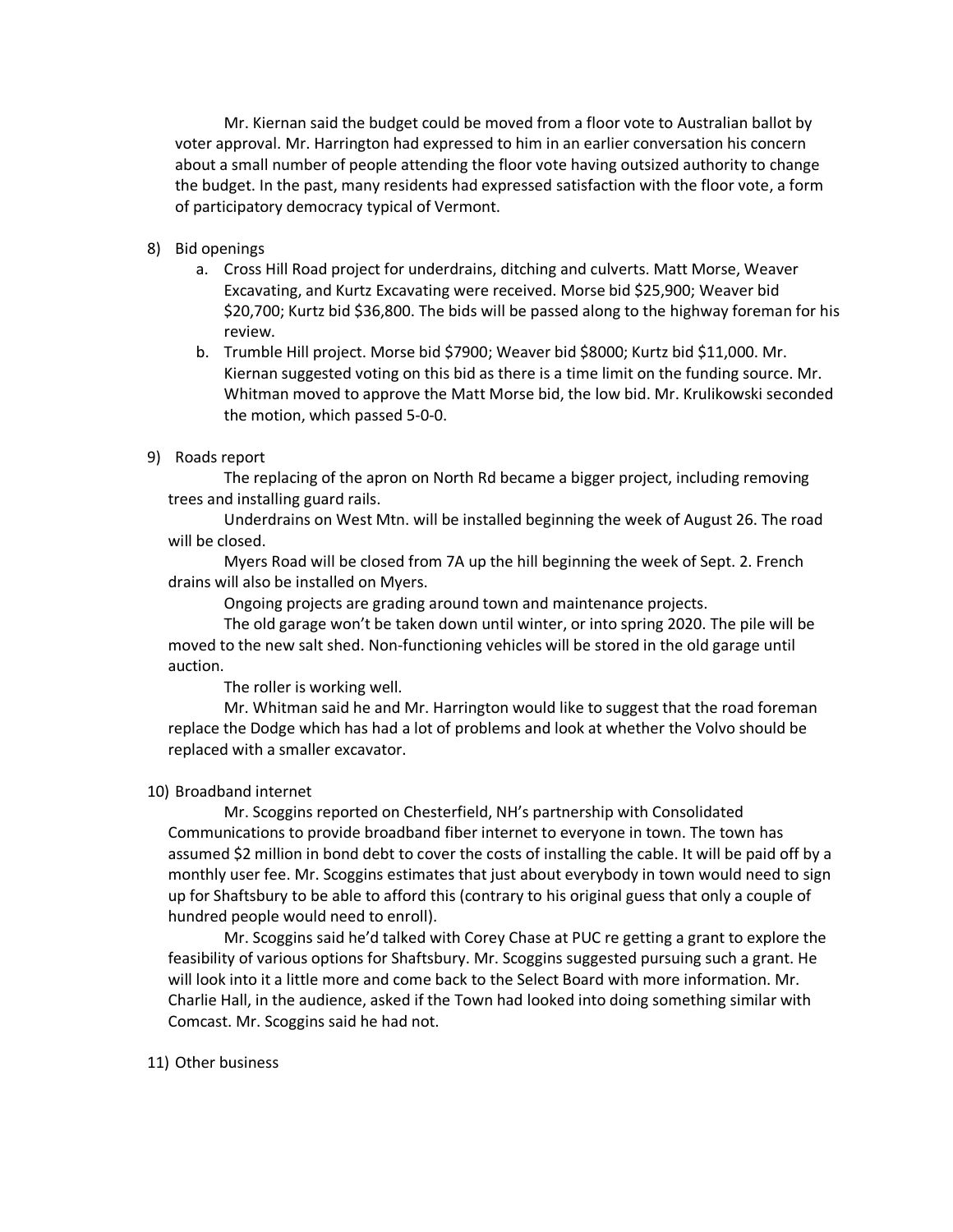Mr. Kiernan reported that the listers recommend, with cause, reducing the appraised value of a residence at span # 57318010256 from \$191,600 to \$136,500. Mr. Krulikowski moved to so reduce the value. Mr. Whitman seconded the motion, which passed 5-0-0.

Mr. Krulikowski reported the Shaftsbury fire department won an award at the Battle Day Parade.

12) Review of action items

The consolidation of the reserve funds is still under review by the town attorney, who has been away.

The road foreman will review the bids for the Cross Hill Rd. project.

Mr. Scoggins and Mr. Kiernan will look into applying for a grant to explore the feasibility of a broadband initiative.

# 13) Adjournment

Mr. Harrington moved to adjourn at 7:23 pm. Mr. Krulikowski seconded the motion, which passed by acclamation.